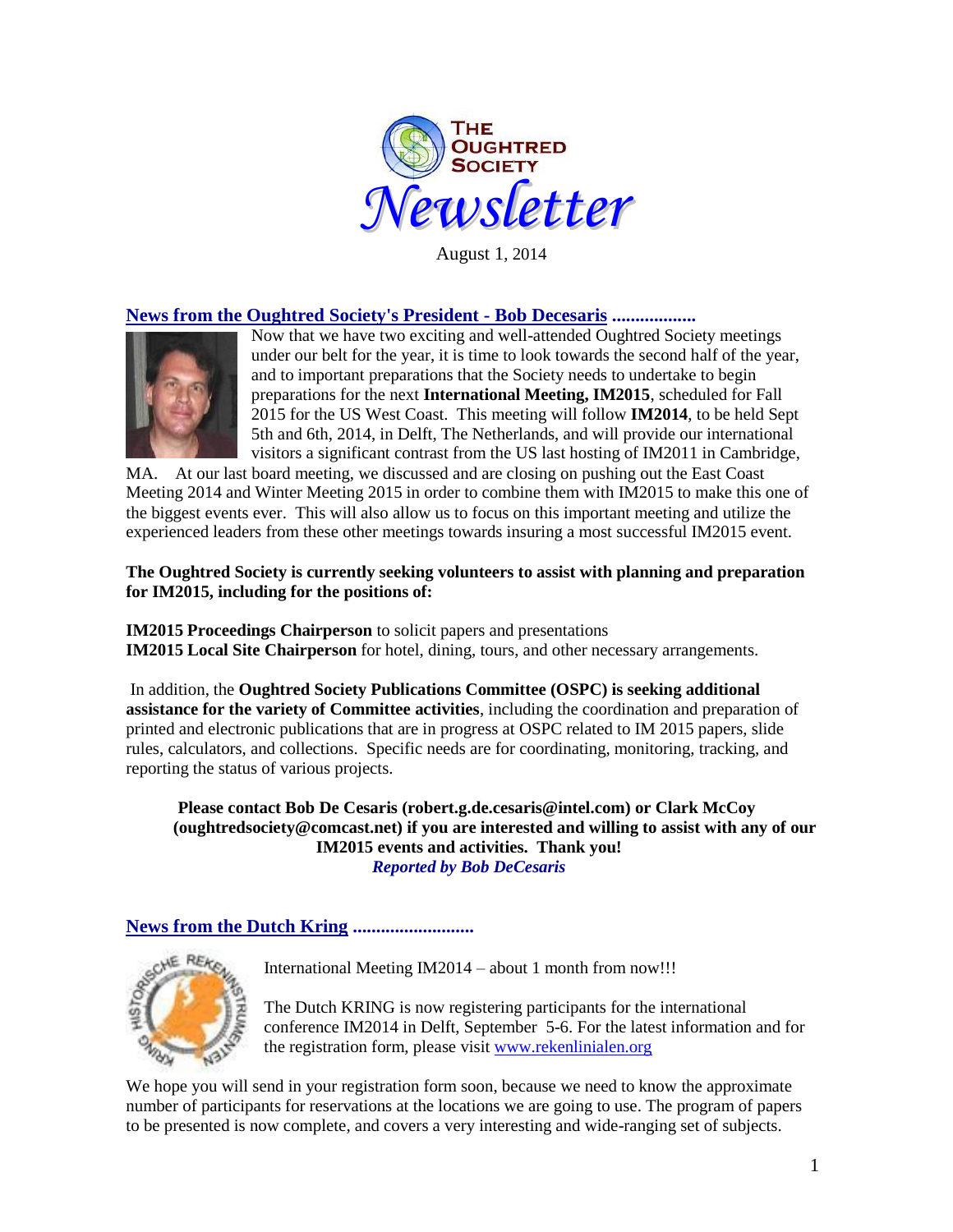In our previous international meetings we have introduced the concept of presenting special calculating instruments, the so-called "One-Off's". We still have space for an extra 10 or so One-Off's, to be described in the Proceedings and to be demonstrated at the meeting.

For more information and for the registration form, please visit: [www.rekenlinialen.org](http://www.rekenlinialen.org/)

# *Report from Otto van Poelje*

# **News on Logarithms from the German RST...................**



1) Since 2012 Stephan Weiss and Klaus Kuehn are offering once per quarter lectures on "Calculating like in the olden days" (Rechnen wie damals) in Gröbenzell (Germany). The 9th meeting was performed (June 30, 2014) as a role play "Napier 400 Memorial" which was attended by a record audience of 60 people even from Switzerland and Austria. Among those participants we have gratefully welcomed some honoric scientists for the history of mathematics (Faustmann, Fischer, Folkerts, Schöbi-Fink, Staudacher and Waldvogel). First we have acquainted the audience with some important historical

developments of the 16th century and with "Sir John" in person who told us about his life and his inventions and writings. Finally we gave an outlook on the relevance of logarithms in the presence. The audience did acknowledge our 1-hour performance as well as the accompanying exhibition on logarithmic calculating aids/devices by very gracious and positive feedback. See: (http://www.rechnerlexikon.de/artikel/K%FChn\_/\_Weiss\_Rechnen\_wie\_damals\_2012).

#### 2) News on ARISTO slide rules: Exhibition  $2 \times 2 = 3.99$  in Wörgl, Austria

Some slide rule collectors might be aware that ARISTO-slide rules were not only made in Hamburg (-Altona) but also in Wörgl, Austria. This former Austrian ARISTO subsidiary has been refounded as a management buy out as GEOTEC, and is still producing plenty of office and school supplies, like plastic rulers, triangles, etc. (http://www.aristo.at/go/home).

Some weeks ago GEOTEC organized an exhibition on the history of ARISTO slide rule production in Austria. The opening ceremony on May 30, 2014 was very well attended as you can see via this link: http://www.vero-online.info/page.php?id=3130. Some of the fotos in the gallery might be of interest to the slide rule collecting community.

#### *Report from Klaus Kühn*

## **News from the UKSRC.....................**



The UKSRC have just sent to the printers this year's "bumper" 150 page edition of its annual Gazette which, in part, celebrates Napier's Quadricentenary of the publication of his discovery, or is it better to describe it as "invention," of logarithms in 1614. As well as 5 Napier based articles, and he was a fascinating man of many parts as the Gazette articles illustrate, we have our usual melange of slide rule and matematical instrument collecting articles from 13 different authors, including another new one as we have managed in every one of our past editions.

This is a record we are very proud of. The Gazette is available via Rod Lovett or Peter Hopp as well as at the forthcoming IM in Holland.

*Report from Peter Hopp*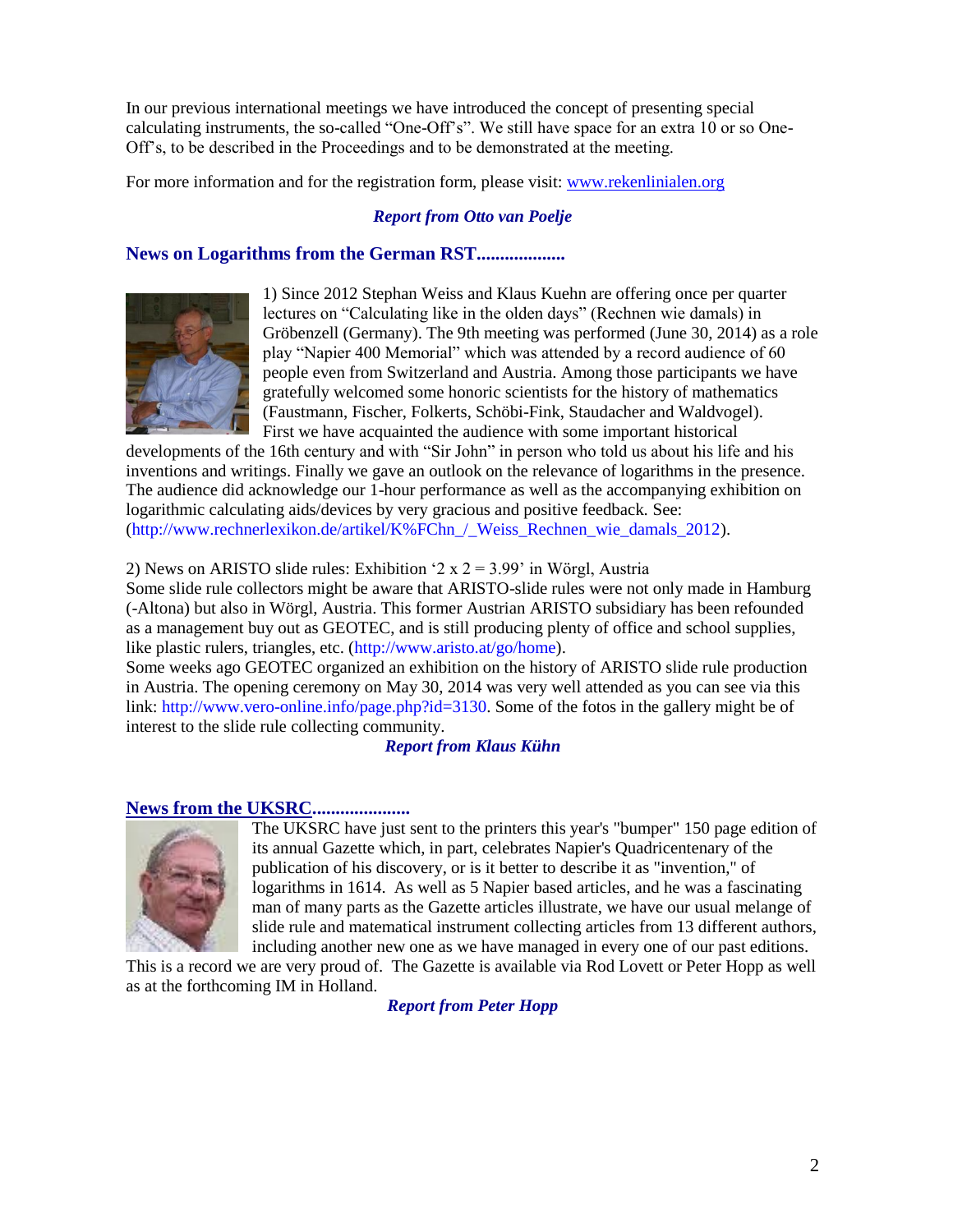# **Past Oughtred Society Journals Are Available on DVD ......................**



All past issues of the Journal of the Oughtred Society are now available in digital format on a DVD. The new DVD archive contains all Journal issues published since vol. 0, no. 0 in 1991. The DVD also includes three special publications: *The Slide Rule,* a reprint of the booklet published by Edwin Thacher; *Slide Rules in K&E Catalogs,* by Bruce Babcock; and *A Slide Rule Bibliography*, by Peter M. Hopp. Individual journals are presented as PDF files at high resolution. Price (including postage) for all OS members: \$95. Yearly updates for OS members will

also be available for \$10. To order a DVD go to the OS website and click on the **[Journal page](http://www.oughtred.org/journal.shtml#dvd)** and pay for the disk via PayPal.

*Information from the OS web site as edited by your OS Newsletter editor*

#### **New Oughtred Society Members in July are ............**

Mark Huffstutter, Seattle, WA John H Runnels, Baton Rouge, LA Mark Lehrer, Riverside, CA Jim Parker, United Kingdom *Welcome to the Oughtred Society!* 

**Joining the OS is easy & rewarding. Just** visit the **Oughtred Society** website and select Membership in the main menu.

*Clark McCoy, Membership Secretary, reporting*

## **Upcoming articles in the Fall 2014 (Vol 23.1) Journal ............**

- *The Deaths of the Slide Rule* by Robert James
- *My Slide Rules* by William J. Wayne
- *The Peruvian-German Slide Rule Connection: The ARISTO Nr.10065 System Gruter* by Richard Smith Hughes
- *Design Considerations for the Analon Slide Rule by Cliff Frolich*
- *Charles Hoare His Book and His Slide Rules* by Tom Wyman
- *Pencil Slide Rules*: Part 1 "An Overview" by Rodger Shepherd
- *A Brief Summary of Combined Slide Rules: Part 1* by Panagiotis Venetsianos
- *Golding's Horse Power Computer* by Stephan Weiss
- *Aspect Ratios of Pictures* by Otto van Poelje
- *Collectanea de Logarithmis* by Klaus Kühn

*David Sweetman, Manageing Editor, reporting*

#### **Famous Slide Rule Personalities ........................**

#### **From the Toronto Star, April 13, 2010: "U of T Engineers Recognized for Apollo 13 Rescue"**



"*Forty years after an accident that threatened the lives of the Apollo 13 space crew, a team of U of T engineers was recognized Tuesday morning for the little-known role they played in averting a tragedy. Phil Sullivan, Rod Tennyson, Irvine Glass, Barry French and Ben Etkin were honored during a ceremony at the Canadian Air and Space Museum*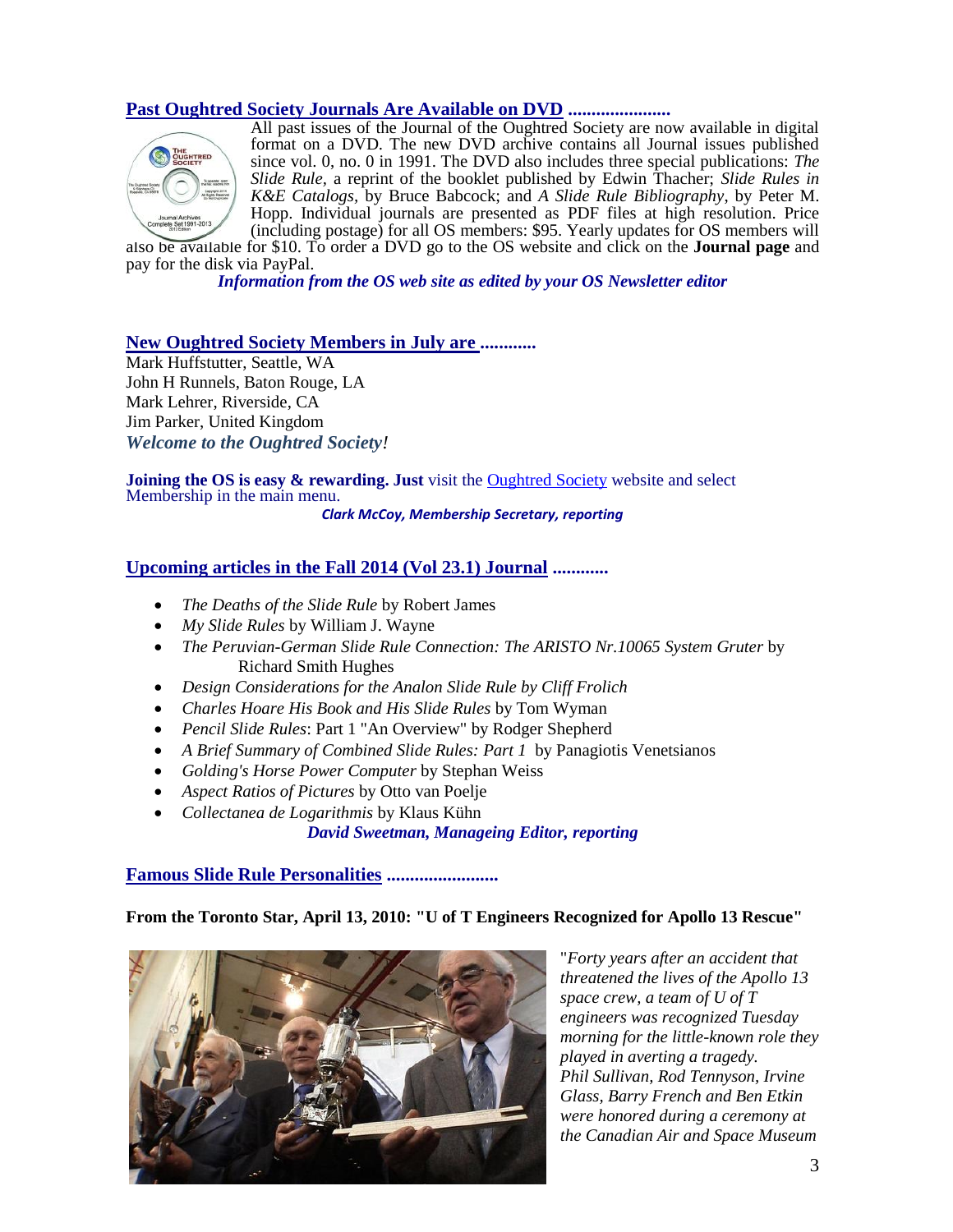*at Downsview Park for helping the astronauts safely return to Earth. [see Etkin, French & Sullivan shown receiving the award]*

*On April 13, 1970, an oxygen tank exploded as the spaceship was four-fifths of the way to the moon. The crew was forced to scrap the moon mission and focus solely on getting back to Earth alive. The plan involved the crew members moving from the service module, which was hemorrhaging oxygen, into the cramped, frigid lunar lander while they rationed their dwindling oxygen and electricity. Using the lunar module as a lifeboat, they swung around the moon and aimed for Earth.*

*The professors from the University of Toronto's Institute for Aerospace Studies were called upon by Grumman, a major contractor on the lunar program, to make crucial air pressure calculations needed for the strategy. With very little data and no computers to rely on, the engineers were able to make the calculation and report it back to NASA."*



Few have remembered that a tragedy was averted that fateful day, in large part by a team of engineers at the University of Toronto, with nothing more than their slide rules and powerful brains and knowledge of the operation of the space vehicle. It took, perhaps 6 hours, for this group of engineers to make the calculations of the critical pressure required to jetson the lunar module without damaging the space vehicle in which 3 astronauts were riding. The pressure required had to be precisely calculated. "Too high, and it might damage the hatch and the astronauts will burn up because they won't be sealed in the spacecraft. Too low, and the lunar module would not get separated enough from the command module."

This all may be surprising to those not remembering or knowing the power of a slide rule for making engineering and scientific calculations. But until 1972, the primary personal calculating tool in the US space program was the slide rule. The space program had at its disposal large mainframe

computers to make the calculations necessary to launch and guide the space vehicles. But, astronauts in all of the Apollo missions carried slide rules for making routine calculations before and during the missions. And there were many special purpose slide rules made specifically for the space program, including the *Aristo 80123 Martin Space Slide Rule* that provided for the calculation of the velocity, time of travel, etc. required to reach various planets. This slide rule was made by Aristo especially for prime contractor for NASA, in 1962. . . . Another "space" slide rule was the *Space Vehicle Pocket Designer for Three Stage Rockets*. It was also made for The Martin Company. These and many other slide rules were partially responsible for flying man to the moon.



# THIS WAS DONE WITH A

Your eighth grader h our eighth grader has more computing power in his cell phone and still can't<br>pass math because he won't do more than fifteen minutes of homework.

Where do you think HE'LL be going?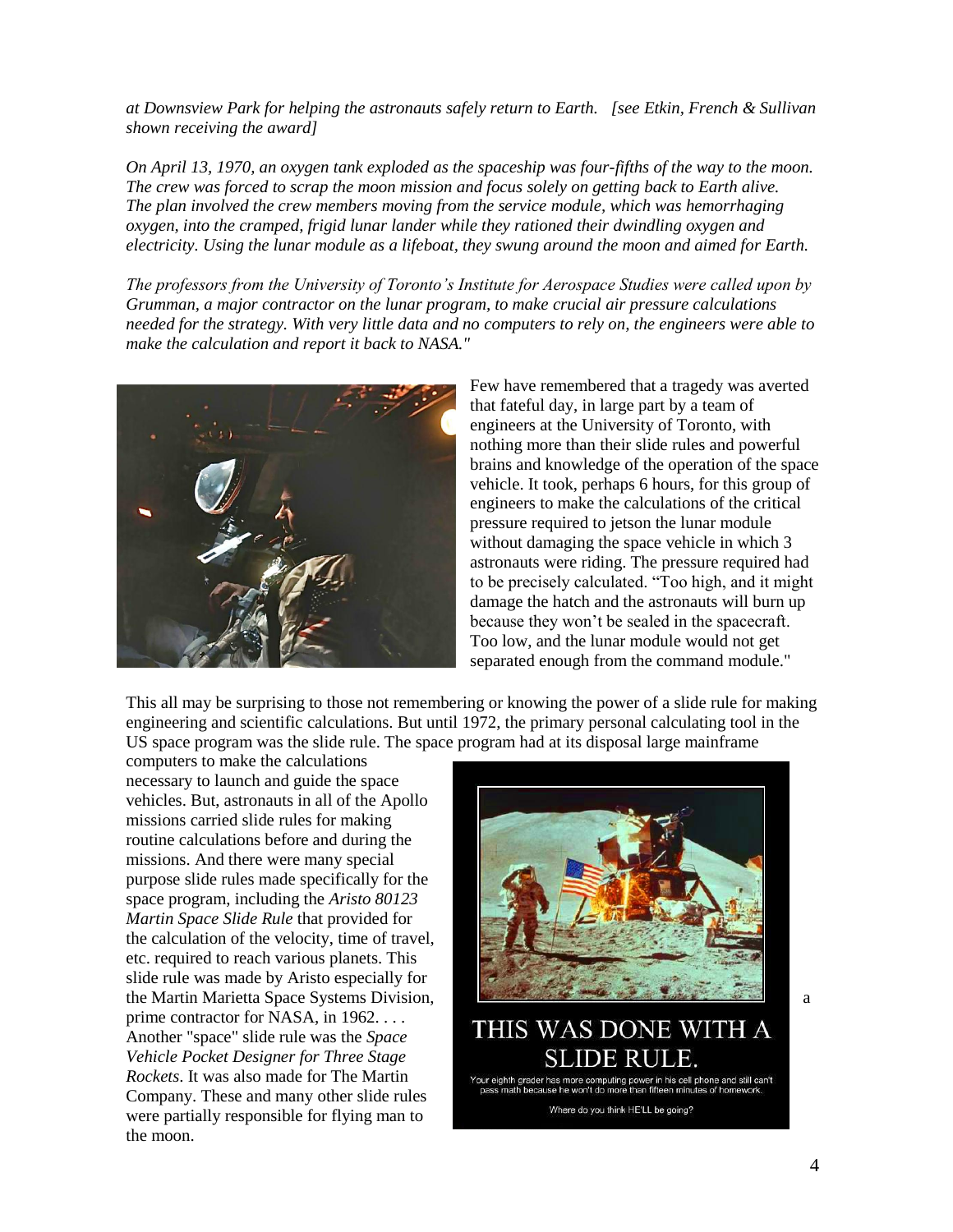## **Notable Slide Rule Sales on eBay in July ............**



**Slide rule sales for winning bids of \$100 or more on eBay dipped a bit in July. Two European slide rules topped the list: 1) a** Faber Castell 2/84N Mathema Slide Rule, MIB, ; sold for \$1,325 and 2) a Swiss National 16 m cylindrical slide rule sold for \$1050. Other sales of particular note were a K&E Cox Patent 4076 duplex slide rule, with 2 slides, and a metal framed cursor that sold for \$688, a K&E 4105 Webb cylindrical stadia slide rule that sold for only \$106, and a rare K&E N4135 Horsepower Calculator Slide Rule that sold for just \$191. Twelve special purpose and nine 20 inch (25 cm) slide rules led the sales.

*US Slide Rules (26 slide rules sold for \$100 or more in July for a total of 5342)*



 K&E Cox Patent, 4076 Duplex Slide Rule, 2 slides, metal framed cursor - \$688 Kueffel and Esser 4061-T, pocket slide rule with column cursors - \$344 Kueffel and Esser 4061-T, pocket slide rule with column cursors. - \$343 Eugene Dietzgen 48" Slide Rule Classroom Demonstration w/case - \$332 Pickett 6-T STASTICAL QUALITY CONTROL SLIDE RULE - NIB - \$288 Pickett 1082-ES Rafter Framing Slide Rule -NIB - \$248 Kueffel and Esser 4160 CHEMISTRY SLIDE RULE - \$238 PICKETT CIRCULAR SLIDE RULE MODEL 110ES - \$230 K&E 68 1200 Log Log Duplex Decitrig 20" slide rule, case, box - \$216 K&E N4081-5 Log Log Duplex Decitrig 20" slide rule with case - \$215 K & E 68 1210 Log Duplex Decitrig Slide Rule MIB - \$212 Kueffel and Esser 4083-5 VECTOR slide rule - \$202 K+E Deci-Lon 10 slide rule #68 1100 w/ case, manuals - \$195 K&E 4080-5 LogLog Duplex Trig. & 4081-3 Decitrig slide rules - \$196 K&E 4081-5 Log Log Duplex Decitrig 20" slide rule - \$195 K&E N4135 HORSEPOWER CALCULATOR SLIDE RULE - \$191 K&E 4081-5 - \$153 PICKETT MODEL N-16-ES ELECTRONIC" SLIDE RULE W/ CASE - \$152 K+E Deci-Lon 68 1100 Slide Rule in box w/Leather Case & Book - \$150 Pickett N909-ES Slide Rule - Simplex Trig Rule with Metric Conversion - \$149 Kueffel and Esser 4093-5 log log duplex vector slide rule - \$145 K&E Log Duplex Trig Slide Rule Case 20" 681200 -\$122 Kueffel and Esser 4041 slide rule with a decimal keeping cursor - \$115 PICKETT 600 T SLIDE RULE new old stock -\$112 Gilson 10.5 inch SQUARE "ATLAS" circular slide rule - \$112 K+E 4105 Webb cylinder stadia slide rule (fair condition) - \$106

*European Slide Rules (20 slide rules sold for \$100 or more, for a total of \$5920)* Faber Castell 2/84N Mathema Slide Rule, MIB, - \$1,325 National Billeter Modell No.16 Cylindrical Slide Rule 1910 - \$1,050 Fuller Calculator, Model 1, 1961 Bakelite model - \$695 Fuller Calculator, Model 1 (no date given) - \$375 Faber Castell TR3 Slide Rule / Calculator - \$350 Aristo 100101 Slide Rule - IBM Manpower Utilization Efficiency - \$220 Fowler JUBILEE MAGNUM- Extra Long Scale circular slide rule - \$202